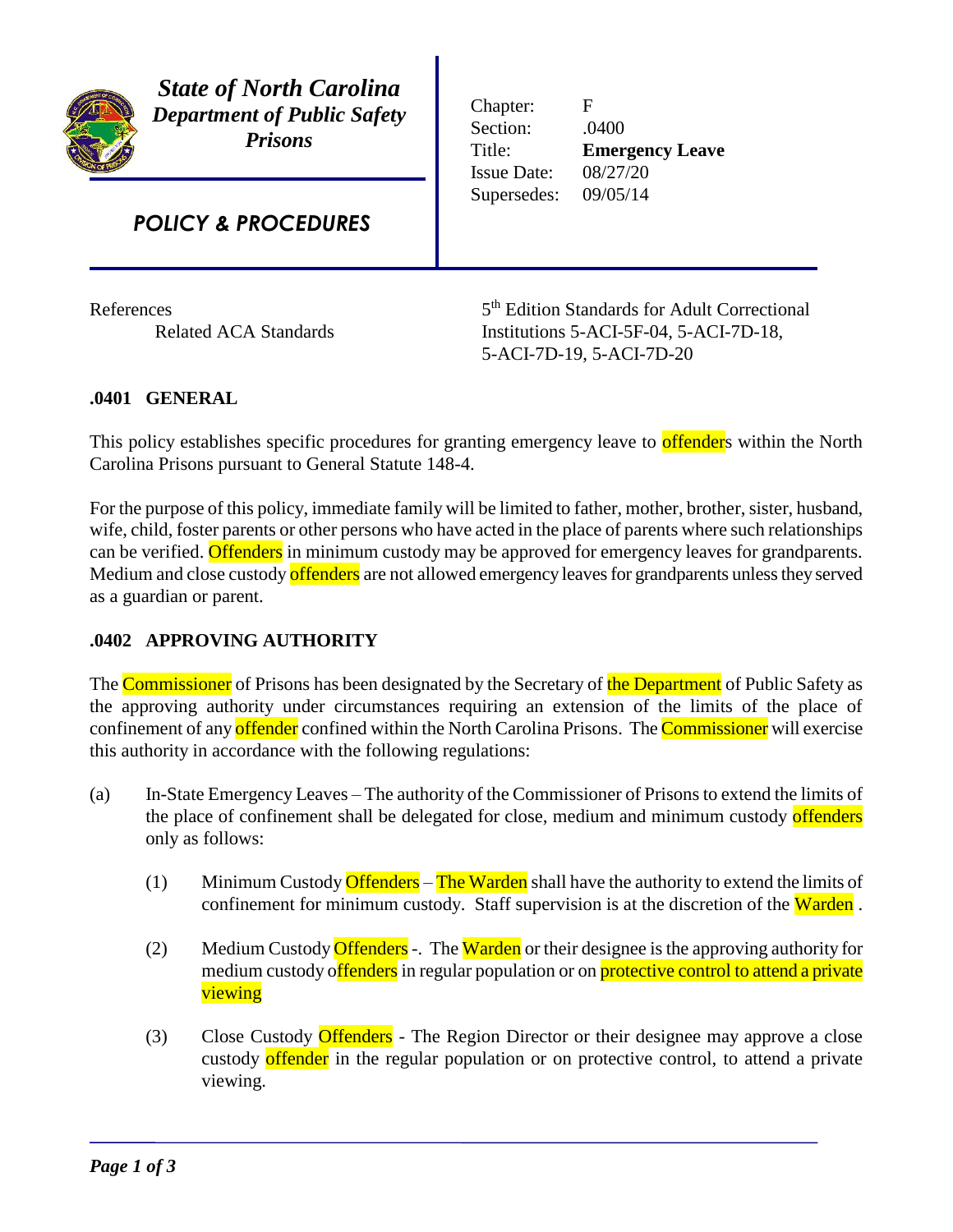- (4) Offenders serving Life Sentences The Region Director, or their designee is the approving authority for emergency leaves for all **offenders** serving Life sentences regardless of custody classification.
- (b) Emergency Leaves Outside the State of North Carolina Emergency leaves outside the State of North Carolina shall be limited to minimum custody offenders subject to the approval of the Region Director, or their designee.

### **.0403 EMERGENCY LEAVE**

- (a) Control Population Offenders Offenders on any control status, except protective control should not be approved for emergency leave. At the discretion of the warden, and on a case by case basis, Web based video viewing for offenders assigned to RHAP and RHDP may be considered.
- (b) Close and medium custody offenders should be considered for emergency leave for a private viewing. They will not be allowed to attend a funeral service. Close custody and medium custody offenders approved for a private viewing may only have immediate family present at the time of the private viewing. Close and medium custody offenders may not go to a private residence as part of an emergency leave.
- (c) Minimum custody offenders may attend either a private viewing or funeral service. Emergency leaves may be granted up to a maximum of 24 hours for minimum custody offenders by the approving authority. In addition to immediate family members as defined in section .0401, emergency leave may be granted for grandparents of minimum custody offenders by the approving authority. In accordance with Section F.0402, emergency leave may be approved for either:
	- (1) Critical illness of an immediate family member or grandparent. The nature of the illness of an immediate family member shall be verified by competent medical authority. The meaning of the word "critical" implies probable death within a short period of time. The birth of a child will not be regarded as a critical illness unless the attending physician advises that the wife's condition is abnormal or that unusually serious factors are involved, or;
	- (2) Death of an immediate family member or grandparent. Verification of the death of an immediate family member may be verified by law enforcement officials (Sheriff or Chief of Police), a physician, coroner, or Director of Social Services.
- (d) Emergency Leaves Outside the State of North Carolina (Minimum Custody Offenders)- Emergency leaves outside the State of North Carolina shall be limited to minimum custody offenders subject to the approval of the Region Director or their designee. Offenders authorized to leave the State of North Carolina shall be required to post a cash bond of \$500 with the Warden. The posting of the bond shall be mandatory. Refer to DPS Fiscal Policy and Procedure .0800 for additional information. Additionally, each minimum custody offender authorized to leave the State of North Carolina shall be required to sign the necessary waiver of extradition forms prior to their departure on emergency leave.